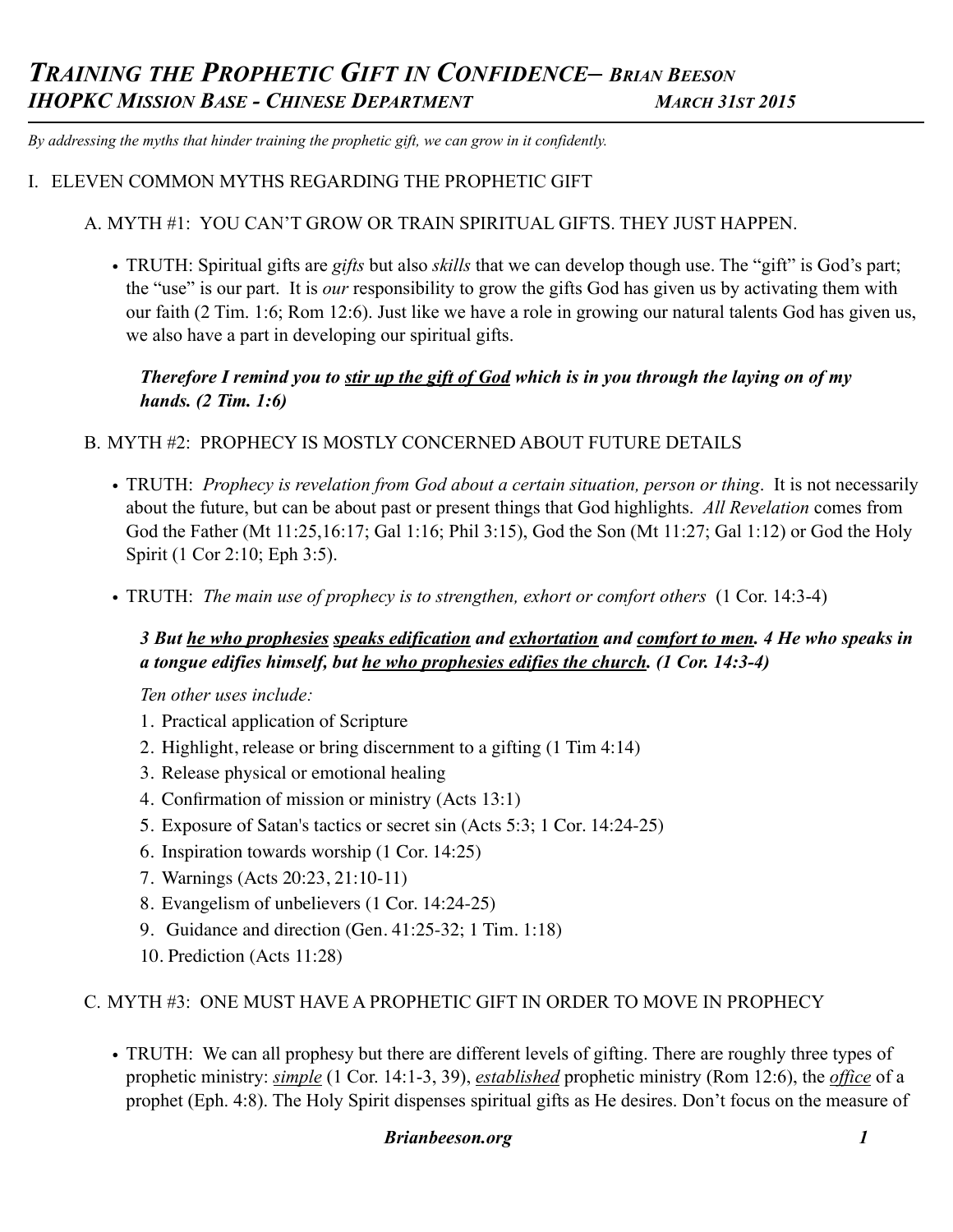your gifting but on using it (1 Cor. 14:1, 1 Cor 12:11; Eph. 4:11; Rom 12:6).

# *Having then gifts differing according to the grace that is given to us, let us use them: if prophecy, let us prophesy in proportion to our faith… (Rom. 12:6)*

• TRUTH: You can do all the works of Jesus, even "greater works", (John 14:12) because you do them by the same spirit Jesus did (Phil. 2:6-7; John 14:12; Luke 4:14; Isa. 61:1-3; Acts 1:8). What spiritual gifts do you think Jesus had? He operated in all of the gifts as needed by watching what His Father was doing (John 5:19; John 8:38; Eph. 2:10), so can you! There are some gifts that are more a part of your make-up in the way God created you.

# D. MYTH #4: IT IS SELFISH TO SEEK SPIRITUAL GIFTS

- TRUTH: Healing, encouragement, comfort, etc... reveal the Father to other deeply in their heart. Why wouldn't we want that? What makes something selfish is *our motivation* for wanting it and what we plan on doing with it. If we entertain fantasies of our personal exaltation or embrace internal dialogues where we compare ourselves with others, this is selfish ambition or vain conceit which we must confess and give to God (Phil. 2:3; James 3:16).
- TRUTH: All spiritual gifts are to be desired, *especially* prophecy. Everyone is invited to move in simple prophecy. God even commands us to!

*1 Pursue love, and desire spiritual gifts, but especially that you may prophesy… 39 desire earnestly to prophesy, and do not forbid to speak with tongues. (1 Cor. 14:1, 39)*

- E. MYTH #5: NT PROPHETIC GIFT IS UNDER THE SAME REQUIREMENTS AS OT PROPHECY. *In other words, one can't make a "mistake" when prophesying.* 
	- TRUTH: The NT Apostles wrote epistles and gave directives with God's hand upon them or His words in their mouths like the OT prophets recorded their prophesies. *Both* wrote inspired words of God. However, the NT gift of prophecy is *in part* (1 Cor. 13:9; 14:30) and mostly through *faint impressions* and *can be fallible,* unlike the writings of the OT prophets and NT apostles. Operating in the gift of prophecy is not equal in authority to Scripture and should be measured by the knowledge of God found in Scripture, the inner witness of the recipient, the counsel of others, etc. (Acts 11:27-30: 21:10-13).
	- TRUTH: Paul assumes there are things to test and discard while holding onto the "good" in prophecy (1) Thess. 5:21-22).

# *20 Do not despise prophecies. 21 Test all things; hold fast what is good. (1 Thess. 5:21-22)*

• TRUTH: Don't worry about making mistakes when starting out. Prophesying according to 1 Cor. 14:3 is a good starting point. Some people think that if they make a mistake they could be doing "false prophesy" which is not true. Usually uninspired prophecy is simply a "non-prophecy".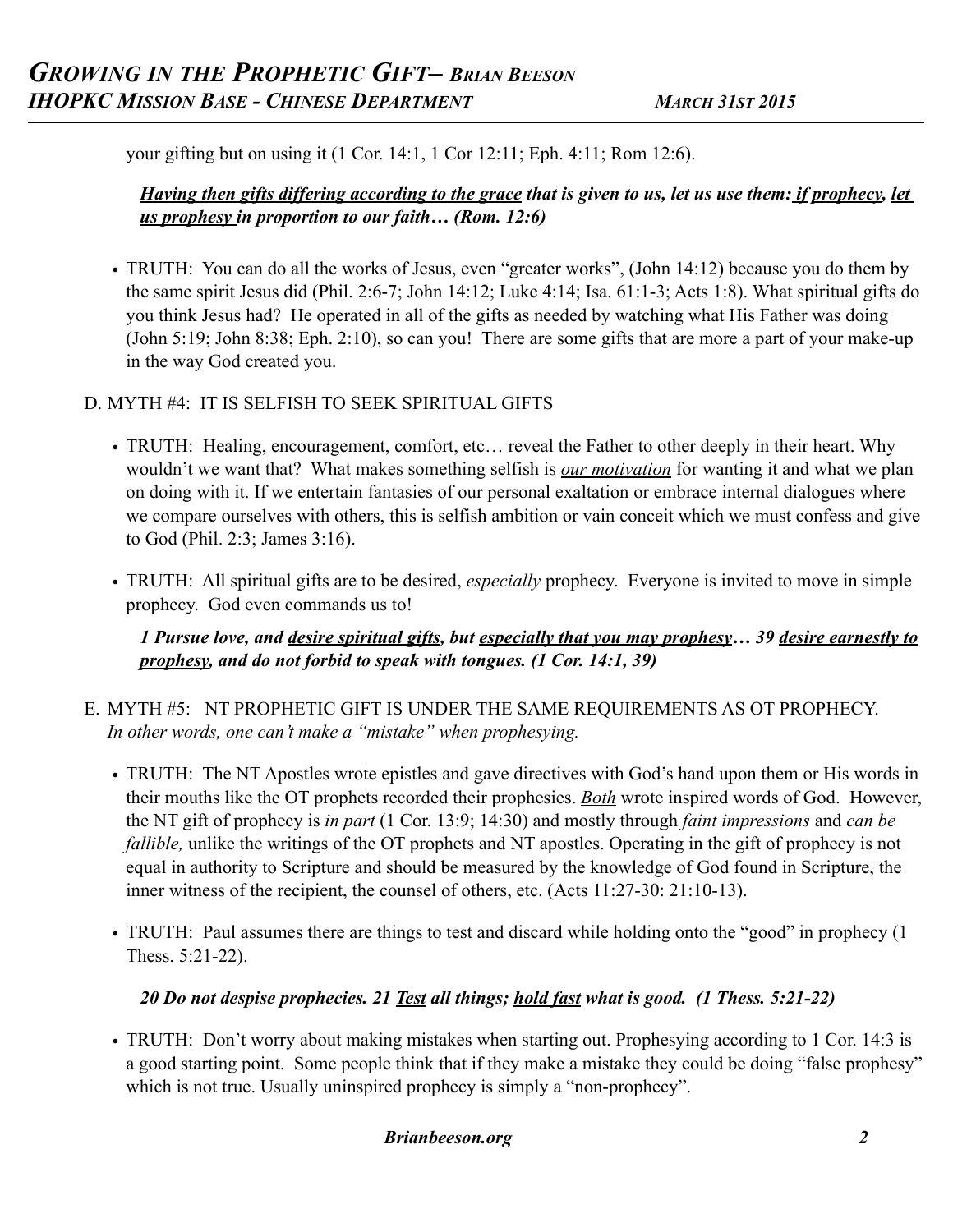- (1) **True prophecy** is a revelation from the Lord that is accurately communicated by the person prophesying. It can suffer from some degree of impurity, poor delivery, imperfect grammar, etc. and still remain in essence a true prophecy. It is inspired by the Spirit of God and has power that produces godly fruit.
- (2) **False prophecy** is inspired by an evil spirit. It has evil power and produces ungodly fruit. The message is twisted in content or tone and can damage those who receive it. (See also MYTH #11)
- (3) **"Non-prophecy"** is a message given in prophetic form with an acceptable content, but it comes out of the thoughts of the speaker rather than the inspiration of the Lord. Sometimes called "a blessed thought". It produces nothing and has no power. It will fall flat.
- F. MYTH #6: WE CANNOT TRAIN TO PROPHESY. GOD MAY NOT BE SPEAKING.
	- TRUTH: God enjoys revealing things to His children who ask Him because He is good (Luke 11:9-13; 1 Cor. 2:8-10; EG, Dan. 10:12-14; Zech 1:9; Rev. 7:13-16).
	- TRUTH: While we cannot determine how prophetic impressions will come, we can be confident in the voice of the Lord to us. The Lord is a flowing river inside us (John 7:38) bringing continual conversation regarding His ongoing works (John 5:17; Eph. 2:10) and thoughts (Col. 2:8-10).

*29 Let two or three prophets speak, and let the others judge. 30 But if anything is revealed to another who sits by, let the first keep silent. 31 For you can all prophesy one by one, that all may learn and all may be encouraged. (1 Cor, 14:29-31)*

*… desire earnestly to prophesy, and do not forbid to speak with tongues. (1 Cor. 14:39)*

G. MYTH #7: WE MUST WAIT TO BE MATURE BEFORE PROPHESYING

- TRUTH: Believers do not need a watered down version of Christianity but must see and do the works of Jesus to deepen their experience of the Lord's love and power (Mark 16:17-18). With that said, it would be wise to provide training, boundaries and mentors for young believers as they grow in prophecy.
- TRUTH: The Corinthian church was weak in love and immature in character seen by all the issues they had, but they had excelled in spiritual gifts. Paul did not restrict their use of spiritual gifts until they matured, but directed them to learn love in everything they did (1 Cor. 12-14).

### *31 But earnestly desire the best [spiritual] gifts. And yet I show you a more excellent way [love]. (1 Cor. 12:31)*

### H. MYTH #8: PROPHECIES AUTOMATICALLY HAPPEN IF PROPHESIED

• TRUTH: Not all "true prophecy" will come about. A true prophetic message must be combined with the recipient's inner witness *and* faith. Faith looks like praying the the word, partnering with the practicals of the word, and agreeing with God in bringing the word about. God will do His part; we must do ours.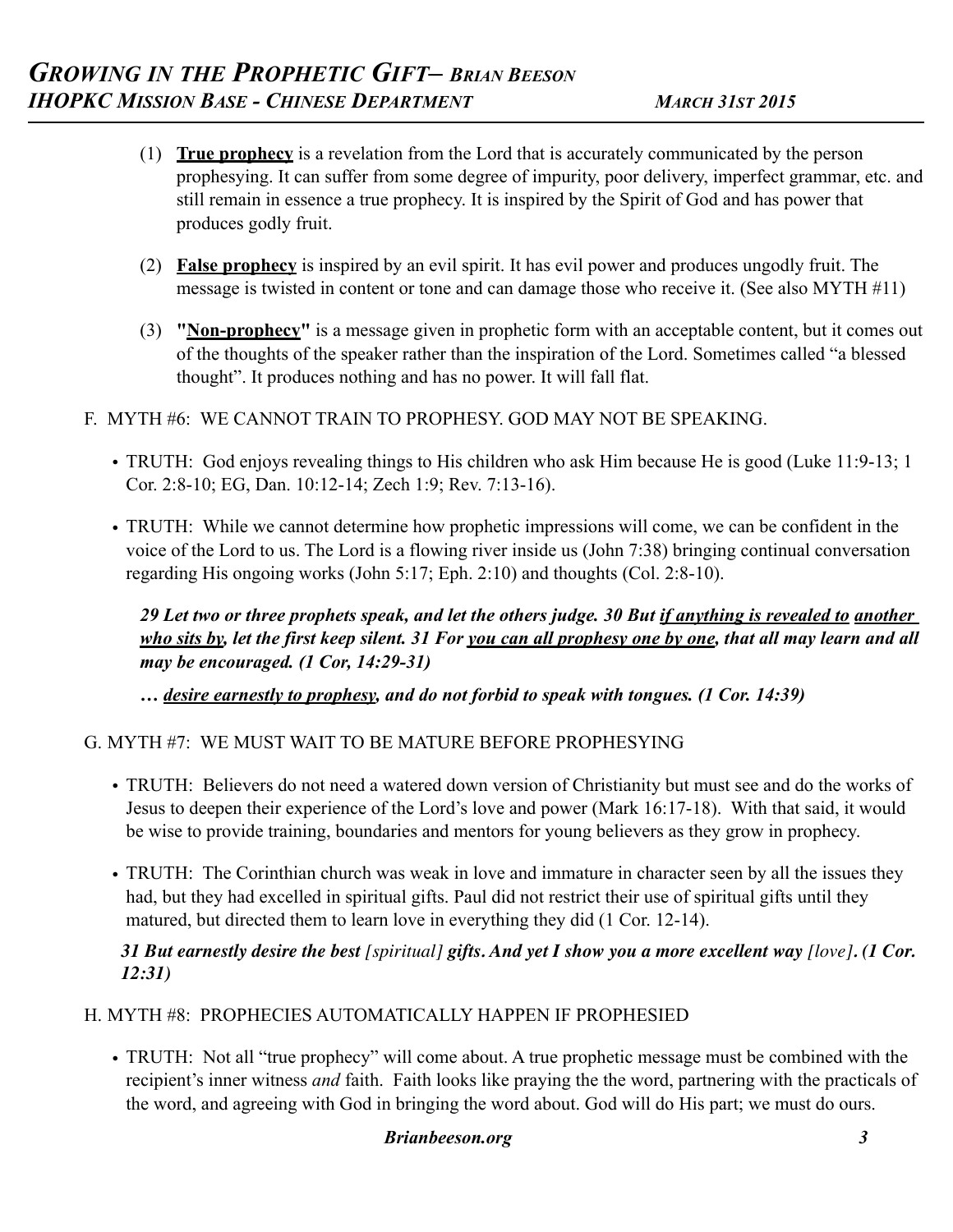# I. MYTH #9: GIFTING EQUALS CHARACTER

• TRUTH: Just because a person has a well-developed spiritual gift, it doesn't necessarily reflect their character in Christ (Gal. 5:22-26; Mat. 5:1-11; SS 7:1-9; 1 Cor. 13:1-3, 13; cf. Mt. 7:21-23). Test a person's prophetic ministry by their character and fruit from their life more than their ministry gifting. While the ministry may be anointed, they can only produce fruit matching with their character which comes from abiding in Christ (John 15:4-5; Mt. 7:15-20).

*And though I have the gift of prophecy, and understand all mysteries … but have not love, I am nothing… (1 Cor. 13:2)* 

*22 Many will say to Me in that day, 'Lord, Lord, have we not prophesied in Your name, cast out demons in Your name, and done many wonders in Your name?' 23 And then I will declare to them, 'I never knew you; depart from Me, you who practice lawlessness!' (Mt. 7:22-23)* 

- J. MYTH #10: ANNOINTING ON A PROPHETIC PERSON MEANS GOD'S FULL ENDORSEMENT
	- *Regarding their doctrine or ministry style*. TRUTH: God uses a variety of vessels and not one person has correct theology or practice. If God waited to use perfect people, He wouldn't use anyone or give anyone His Spirit.
	- *Regarding their error or sin*. TRUTH: God is *more merciful*, *more patient*, *more wise* in dealing with personal errors or willful sin than we are. He provides time to repent while allowing people to go on for a time. Eventually, if they do not repent, He will allow their sin to overtake them and remove them from ministry. His discipline even demonstrates mercy as He wants all to repent for the salvation of their souls.
	- TRUTH: Beware of anyone using prophecy to control others (impress, influence, direct) or avoid any normal human relating or accountability in the Body of Christ. This is a type of manipulation (witchcraft). (See MYTH  $#11$  and MYTH  $# 5$ , number 2).

### K. MYTH #11: PROPHECY IS SIMILAR TO FORTUNE-TELLING

• TRUTH: Fortune telling is done from an evil spirit using means of the kingdom of darkness to motivate a person: fear, manipulation, pride. However, the Holy Spirit releases true prophecy leading a believer into greater obedience to Jesus and godly character. Fortune-telling and any occult activity focuses on the self and the increase of carnal desires (Acts 8:20-25; 16:16; 1 Tim. 4:1; Gal. 5:19-21); true prophecy exalts Jesus and builds His Church (Rev. 19:10; 1 John 4:1; 2 Tim. 1:7; 1 Cor. 14:3; Gal 5:22-25).

# *For God has not given us a spirit of fear, but of power and of love and of a sound mind. (2 Tim. 1:7)*

*19 Now the works of the flesh are evident, which are: adultery, fornication, uncleanness, lewdness, 20 idolatry, sorcery, hatred, contentions, jealousies, outbursts of wrath, selfish ambitions, dissensions, heresies, 21 envy, murders, drunkenness, revelries,… 22 But the fruit of the Spirit is love, joy, peace,*